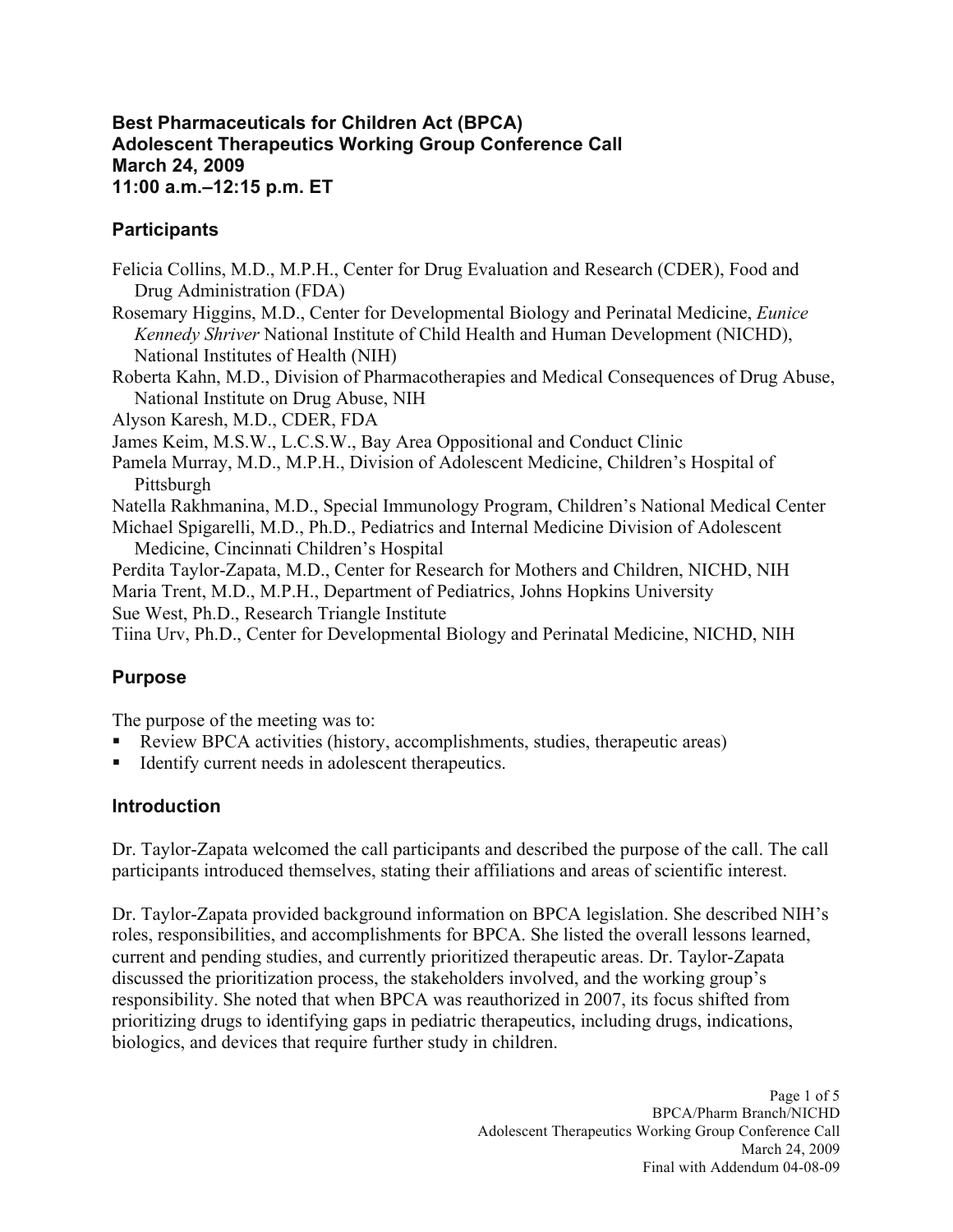She posed the following general questions to the call participants:

- Does the field of adolescent pharmacology exist? If not, should it exist?
	- **-** Observed differences in drug responses in adolescents (side effects, effectiveness, toxicity)
		- **-** Reference article—*Clinical Pharmacology and Therapeutics*, December 2008
- What are other important factors in adolescent clinical care and research?
	- **-** Drug interactions
	- **-** Drug use/abuse
	- **-** Psychiatric comorbidities
	- **-** Nutrition (obesity, anorexia)
	- **-** Pregnancy in adolescence and therapeutics
- What are some of the research issues in adolescent therapeutics?
	- **-** Adherence
	- **-** Parental consent
	- **-** Trial design issues
	- **-** Transition into adulthood diseases.

#### **Discussion**

Dr. Spigarelli explained that the field of adolescent pharmacology *does* exist, although it is a relatively new and developing field. There are drug-response differences in adolescents. Side effects in adolescents are not well characterized but are well known. Interactions with the atypical antipsychotics is one area in which adolescent pharmacology exists, and this research area is generating preliminary data. Weight gain associated with atypical antipsychotics is well known. What is missed is when this weight gain coincides with the pubertal growth spurt. Adolescents who begin therapy with these drugs at the time of pubertal growth gain weight much more rapidly and to a much greater extent than do younger or older adolescents who are taking these drugs. Similar weight gain is seen in girls who begin the injected contraceptive Depo-Provera during the pubertal growth spurt. Certain drugs interfere with development during adolescence. There have been concerns about the use of steroids in adolescents for asthma and other conditions with respect to their effect on growth. Another area of concern is nutrition. Little is known about the effects of underweight and overweight on therapeutics in adolescents. One area of emerging concern is "super-obesity." Teenagers with morbid obesity often present with pulmonary hypertension, which can affect drug therapies and dosing regimens.

Dr. Rakhmanina said the field of adolescent pharmacology *should* exist. There is a great need for knowledge in this area. For example, there is a lack of knowledge on the clinical use of antiretroviral drug therapy in adolescents. Practitioners need to understand where to draw the line between pediatric and adult dosing guidelines. For example, the guidelines consider Tanner stages 1 and 2 as pediatric and Tanner stage 5 as adult, but the guidelines are not clear about Tanner stages 3 and 4. Adherence issues are important during adolescence, and simplification of the therapeutic regimen can be crucial to adherence. Yet the effects of Tanner stage on the distribution of antiretroviral drugs are not known. Two other issues are drug interactions and developmental pharmacogenetics. The pharmacogenetic changes in the expression of multiple enzymes and cytochrome P450 in early postnatal children are well studied, but little is known of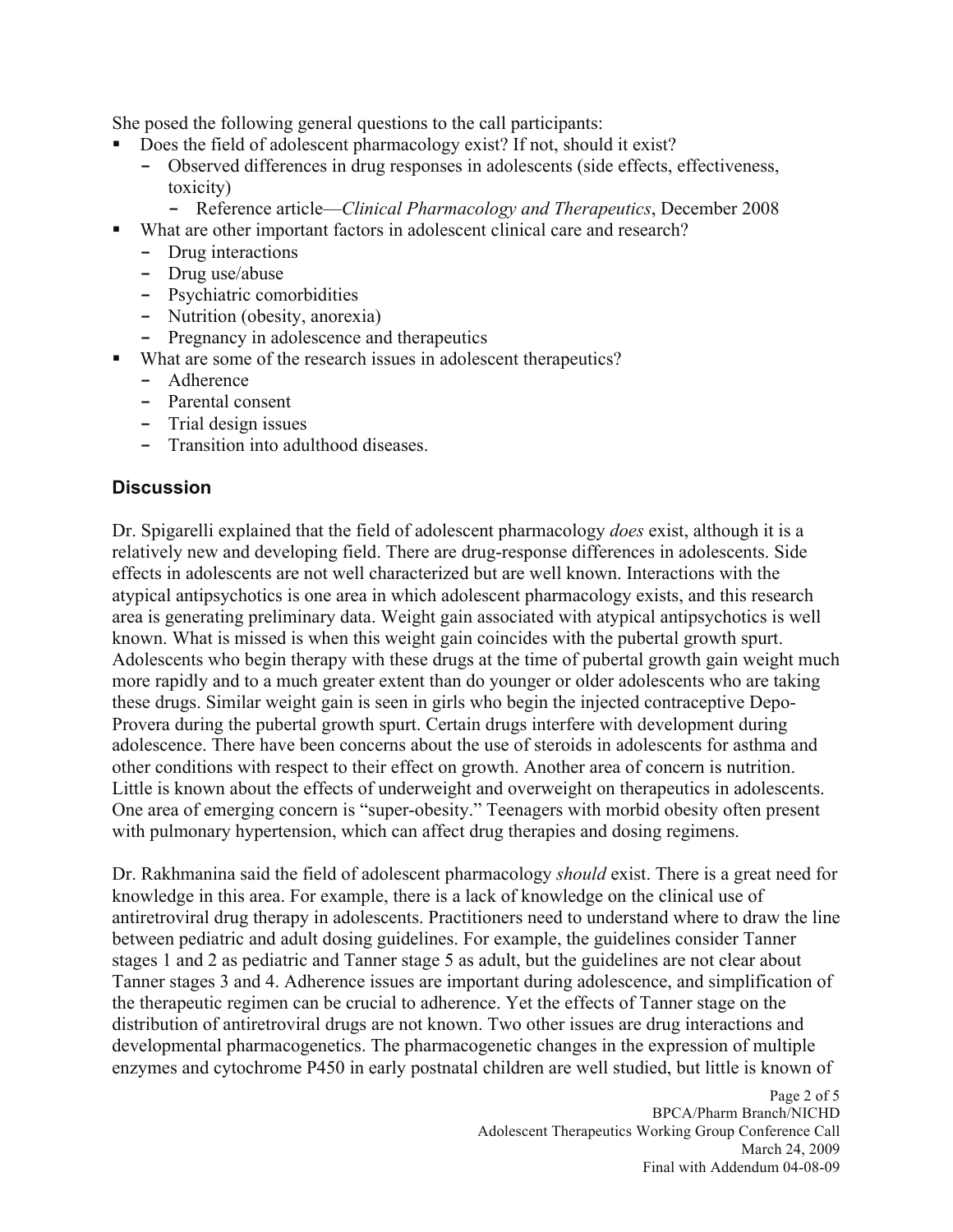pharmacogenetic changes that occur in adolescents. Little is known about the relationship of these changes and the pubertal growth spurt. With regard to drug interactions, the use of contraceptives, alcohol, illicit substances, and smoking should be considered.

Dr. Trent noted that there are insufficient data on the effects of drugs on teenagers as they go through developmental stages. For example, a Tanner-stage-5, 17-year-old girl is very different from a 12-year-old girl who is the early stages of puberty. How medications affect adolescents at different developmental stages may vary. Body weight and Tanner stage should be considered in adolescent therapeutics. Pregnancy may affect the use of drugs. Adolescent pharmacology *should* exist, and the developmental process must be considered. Two big issues are polypharmacy and adherence. Adolescents must often manage their own care, and adhering to treatment regimens can be challenging. There are data on adolescents' adherence to HIV and diabetes treatment regimens, but there are few data on adherence to other therapies.

Dr. Murray commented that adolescent obesity is an emerging issue. For example, pediatric doses are determined by body weight, but by a certain age (generally around puberty), adolescents are given adult doses. Children in early adolescence who are given adult doses may not be functioning physiologically as adults. The effects of behaviors such as smoking and alcohol consumption on adolescent pharmacology are not known.

Dr. Murray noted that health literacy may play a role in adolescent clinical care. Dr. Spigarelli commented that provider education can be a factor in clinical care. For example, a primary care physician who prescribes an antibiotic for an adolescent girl may instruct her to stop taking birth control pills. Dr. Spigarelli said there is a deficit of knowledge among practitioners who treat adolescents. He cited an example in which a 200-kg, 15-year-old adolescent dosed by body weight may receive a dose that exceeds the adult dose. Dr. Rakhmanina cited another example in which a physician providing acute care may not ask about medications for chronic conditions. Medications from other sources must be considered when prescribing for acute conditions in adolescents. The potential of significant drug interactions must be considered when initiating new therapeutics.

Dr. Taylor-Zapata asked the call participants whether there is a need to study the use of antipsychotic medications, or any psychiatric medication, in adolescents. Particular areas of need would be safety, puberty changes, endocrine impact, and neurological impact. Dr. Spigarelli mentioned the meta-analysis of suicidality among adolescents taking antidepressants. Those studies were not powered to determine that endpoint. The immediate impact of the meta-analysis was many teenagers being taken off antidepressants, which probably led to worsening outcomes. It is currently believed that antipsychotics are overused and understudied. These medications are commonly prescribed for many indications. Dr. Trent noted that many children and adolescents who are treated with multiple psychiatric drugs—particularly those who are institutionalized or who have severe disabilities—may also have other health problems (e.g., overweight, hypertension). Other medications are used to treat these other health problems. There is the potential of interactions among psychiatric and nonpsychiatric medications.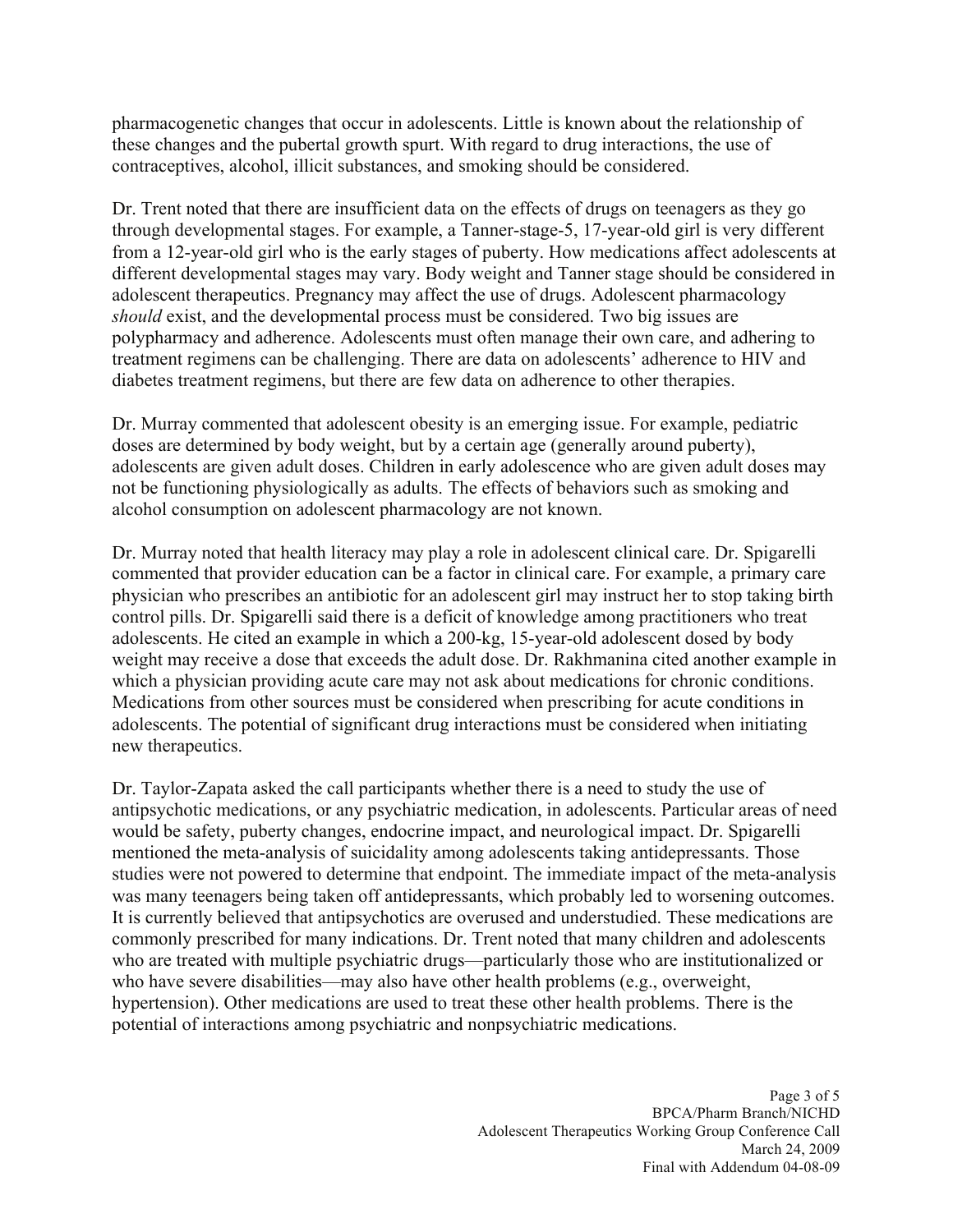Dr. Spigarelli said that current rates of hypertension and type 2 diabetes (both linked to the obesity epidemic) among children and adolescents are higher than ever seen before. With these increasing rates of hypertension there is also an increase in hypercholesterolemia and hypertriglyceridemia, for which treatment in adults is considered lifelong. Few type 2 diabetes medications have been studied in children or adolescents. There have been no short-term efficacy studies of drugs to treat these ever more prevalent diseases in children and adolescents.

Dr. Kahn said another issue is treatment of drug abuse. These medications have been studied in adults but not in children. Bupropion is being studied for the treatment of methamphetamine abuse. Modafinil is being studied for the treatment of methamphetamine and cocaine abuse. There is some potential for these drugs in treating adolescents, but there is also some potential for abuse of these medications. Dr. Kahn recommended that studies of adolescents focus on drugs with fewer public health concerns and less potential for abuse, as well as drugs with potential for safety concerns, particularly those that are used chronically. Intramuscular (IM) naltrexone (Vivitrol), which is an effective treatment for alcohol abuse, is now being studied for treatment of opioid and cocaine abuse. Adolescent studies of naltrexone should be a high priority. Studies would focus on pharmacokinetics, efficacy, and safety. Another drug that is being studied for treating narcotic abuse is lofexidine. This drug is safe and has no potential for abuse. There are no data on the safety of many drugs for treating adolescents. Three neurologic medications that could be studied are topiramate, baclofen, and vigabatrin. There is a significant risk associated with vigabatrin to treat seizures, but the benefits outweigh the risks. Vaccines are another group of drugs that could possibly be studied.

Dr. Spigarelli commented that one of the problems with studying drugs to treat substance abuse is trial design. Dr. Kahn noted that all of the labeling of the aforementioned drugs states that they are not approved for pediatric age groups. Dr. Higgins said one of the overriding issues for clinical trials of adolescent therapies—particularly for treatment of substance abuse and oral contraceptives—is assent and consent. In most states, parents must consent for children younger than 18 years. Confidentiality is another issue. Dr. Rakhmanina said confidentiality is a tricky issue in the study of HIV. A parent may not have disclosed to a child, or a child may not have disclosed to a parent. Human subjects research in adolescents is a underdeveloped field. There are no formal training programs. Dr. Murray commented that institutional review boards are more conservative in their willingness to look at adolescent consenting for participation in trials. Dr. Higgins said state laws often dictate the terms for consent of minors, in particular, adolescent mothers. Thus, the age of entry for most studies in maternal–fetal medicine is 18 years. Adherence in clinical trials can be problem for high-risk adolescents who consent for themselves. Dr. Trent explained that one issue in adolescent trials is efficacy versus effectiveness. Medications may be efficacious, but teenagers without adequate support system may not be able to adhere to a trial on their own. Thus, the treatment is not effective. Another approach is having adolescents consent to their parents' involvement, particularly in studies of sexually transmitted diseases.

Dr. Higgins described a maternal lifestyle study. This is an observational study that tracks children who were exposed to cocaine *in utero*. Study subjects are mainly from a lower socioeconomic class. The mothers are mostly single. Incentives for the mother and children have